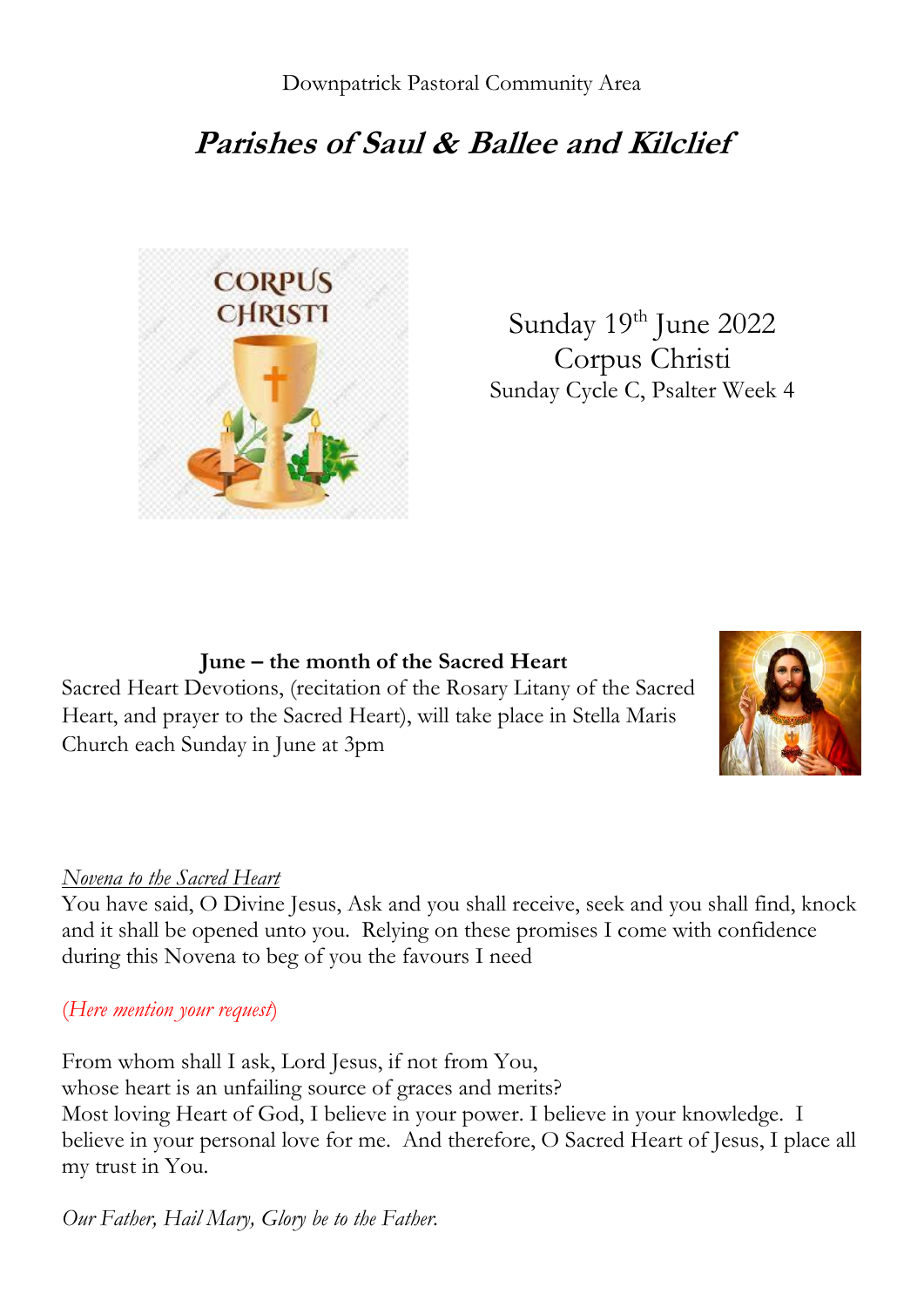Mass Schedule for the coming week

| Date                    | so beneame for and commig week<br>St | St Joseph's  | St         | Stella             | St        | St         |
|-------------------------|--------------------------------------|--------------|------------|--------------------|-----------|------------|
|                         | Patrick's,                           | Ballycruttle | Tassach's, | Maris,             | Malachy's | Patrick's, |
|                         | Saul                                 |              | Carlin     | Strangford         | Kilclief  | Cargagh    |
| Saturday                | 5pm                                  |              |            | 6.30 <sub>pm</sub> |           |            |
| $18h$ June              |                                      |              |            |                    |           |            |
| Vigil Mass              |                                      |              |            |                    |           |            |
| Sunday 19th             | 9.30 <sub>am</sub>                   | 12 noon      |            |                    | 11am      |            |
| June                    |                                      |              |            |                    |           |            |
| Monday                  | 10am                                 |              |            | 7.30pm             |           |            |
| $20th$ June             |                                      |              |            |                    |           |            |
| Tuesday                 | 10am                                 |              |            |                    | 10am      |            |
| $21st$ June             |                                      |              |            |                    |           |            |
| Wednesday               | 10am                                 |              |            | 7.30pm             |           |            |
| $22nd$ June             |                                      |              |            |                    |           |            |
| Thursday                |                                      |              |            |                    | 10am      |            |
| 23rd June               |                                      |              |            |                    |           |            |
| Friday 24th             | 7pm                                  |              |            | 9am                |           |            |
| June                    |                                      |              |            |                    |           |            |
| Saturday                | 10am                                 |              |            |                    |           | 10am       |
| $25th$ June             |                                      |              |            |                    |           |            |
| Saturday                | 5pm                                  |              |            | 6.30 <sub>pm</sub> |           |            |
| $25th$ June             |                                      |              |            |                    |           |            |
| Vigil Mass              |                                      |              |            |                    |           |            |
| Sunday 26 <sup>th</sup> | 9.30am                               |              | 12 noon    |                    | 11am      |            |
| June                    |                                      |              |            |                    |           |            |

**Private Prayer** is available in the Churches as follows:-

St Patrick's, Saul every day, from 10.30am to 3.30pm

Stella Maris, Strangford every day

St Malachys, Kilclief on Tuesday and Thursday.

When Sacraments are being celebrated the Church will not be available for private prayer at that time.

Anniversary Masses – Saul & Ballee:

Saturday 18th June – Patrick Watterson (10am), Lewis Deegan, Maureen McCardell (5pm) Sunday 19<sup>th</sup> June – Margaret Connolly Saturday 25<sup>th</sup> June – Alfie Linehan (10am) Eleanor Quinn (5pm)

Anniversaries – Kilclief

| Robert John Magee | Jane Magee         | Caroline Vaughan | Owen Murray |
|-------------------|--------------------|------------------|-------------|
| John Blaney       | James Henry Lennon | Con Magee        |             |

The Sanctuary Lamp in St Patrick's Church, Saul has been lit for private intentions. If you would like it lit for your intentions please contact the Parish office. The cost is  $f<sub>1</sub>5$  per week.

#### **Padre Pio Novena continues each Wednesday morning at 10am in St Patrick's, Saul**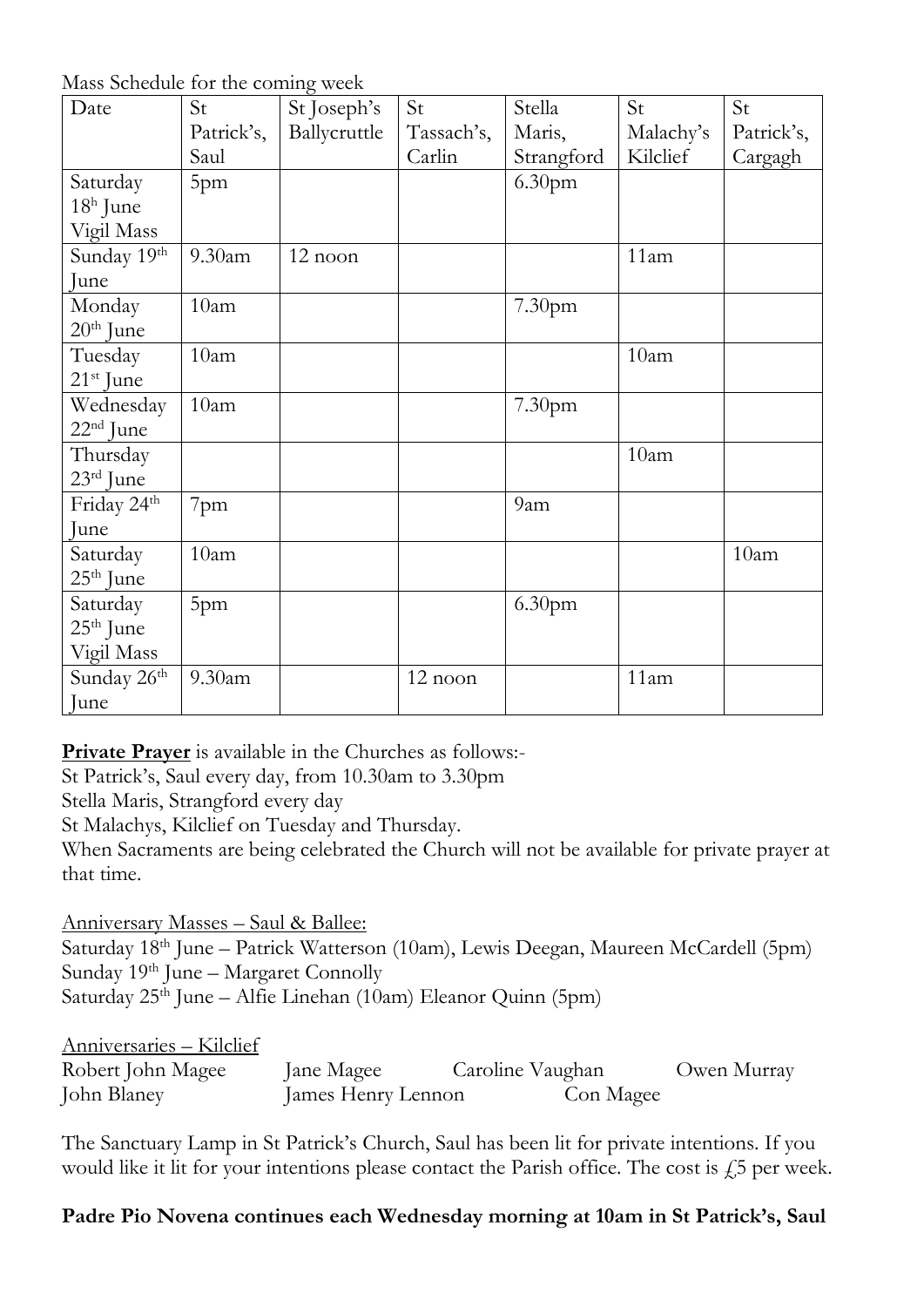### **Eucharistic Adoration**



Tuesday – St Patrick's, Saul from 10am to 8pm. Holy hour from 3-4pm Thursday – St Malachy's, Kilclief from 10.30am to 11.30am Friday – Stella Maris, Strangford from 9.30am to 10.30am

**Eucharistic Adoration in St. Patrick's Saul -** from Tuesday 24th May Adoration will continue until 8.00pm. Hopefully this will enable everyone to spend time in Adoration each week. We would encourage

anyone who has previously committed to spending an hour in Adoration to return at their chosen time**.**

**To mark the feast of Corpus Christi on Sunday, 19th June, Eucharistic Adoration will be held in St. Patrick's Church Saul, after 9.30am Mass until 11.00am. We hope that as many as possible will attend to spend some time in prayer in the Real Presence of Jesus in the Blessed Sacrament**.

## **Annual Diocesan Pilgrimage - St Patrick's Mountain, Saul**

We are delighted to welcome Bishop Treanor back to celebrate our annual Mass on the mountain on Sunday 19th June at 3pm.

This year is especially significant as it has been 90 years since the first sod was cut on the mountain by The Most Rev Dr Mageean, Bishop of Down & Connor in preparation for the statue to be built.

The works were not completed until 6 years later.

The first Pilgrimage then took place on Sunday 12<sup>th</sup> June 1938 when people travelled from all over to attend.

And so began the tradition of an annual pilgrimage which became known as "Saul Sunday".

In more recent years the numbers dwindled and the annual Mass was stopped.

Fr Alexander and Bishop Treanor were keen to recommence the tradition, so in 2013 we celebrated Mass on the mountain once again.

This became an annual event up until 2020 when the Covid pandemic meant we had to stop again.

Thankfully, we can celebrate Mass this year and we invite everyone to come along and bring a picnic for after Mass. Feel free to bring a chair with you as there is very limited seating. Now we just need to hope and pray for good weather.

#### **St Vincent de Paul, Saul – next meeting will be held on Monday 27th June at 7.30pm in the Pastoral Centre.**

**The second collection this weekend is for Peters Pence.**